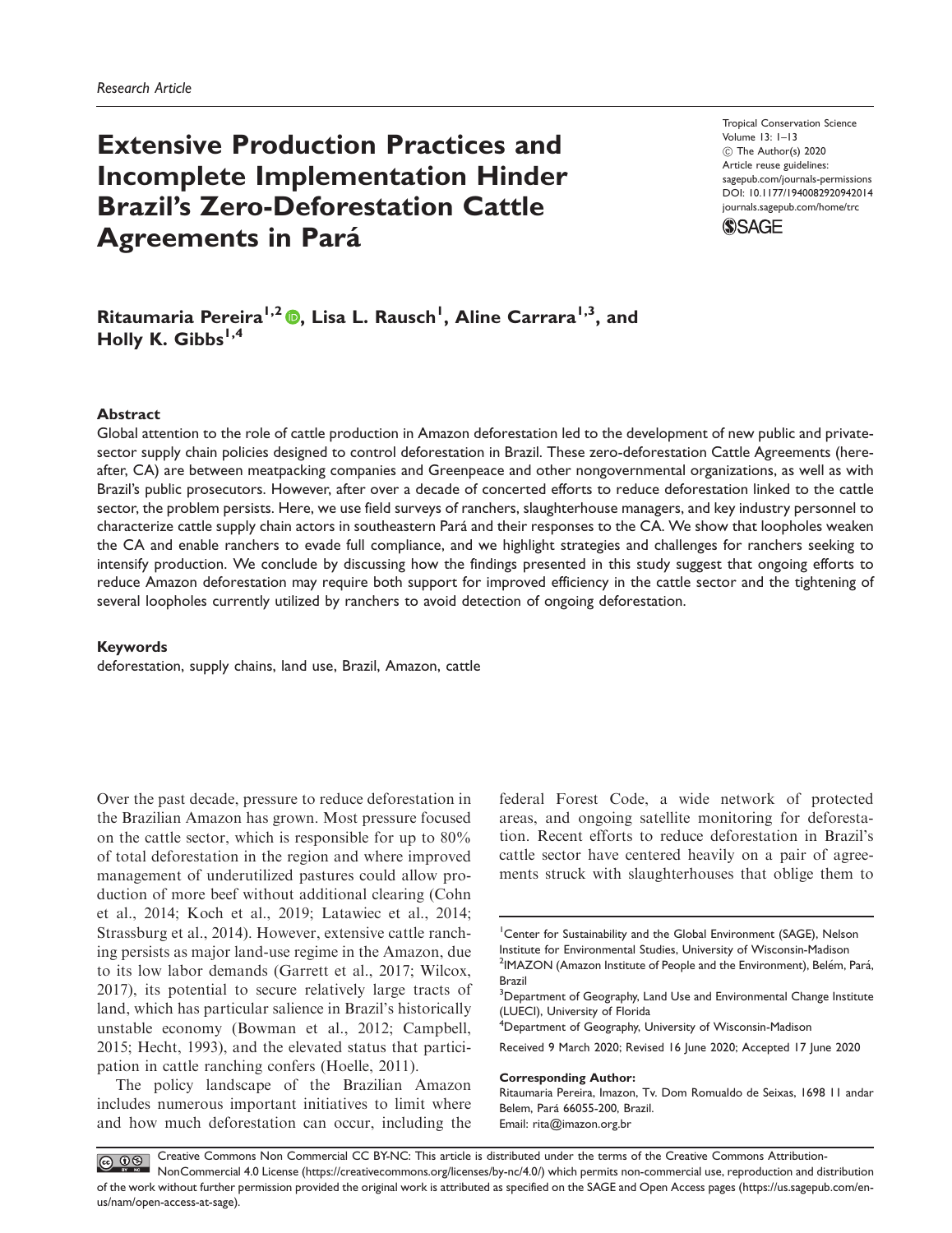identify and block supplying ranches that have deforestation or other forms of noncompliance such as embargoes, forced labor, or that lack registered property boundaries in the nationwide environmental cadaster. These agreements include the Amazon-wide G4 Zero-Deforestation Agreement, which was signed in October 2009 following a Greenpeace report, Slaughtering the Amazon (Greenpeace, 2009) that linked clearing in the Brazilian Amazon to international supply chains for leather, tallow, and beef (Barreto et al., 2017; Gibbs et al., 2016). Roughly concurrently, the Federal Public Prosecutor's Office (Ministério Público Federal [MPF]) in Pará state began to pressure ranchers and slaughterhouses to commit to no longer trading cattle from areas with new deforestation by signing Terms of Adjustment of Conduct (TAC) agreements. TACs now cover slaughterhouses in all Amazonian states, though most responses remain concentrated in Pará and Mato Grosso where the commitments began (Barreto et al., 2017). Although there are some differences in the scopes and details of the two agreements, their timing and goals align such that we refer to them collectively as

the Cattle Agreements (CA). Both agreements operate based on the premise that the threat of exclusion from the best markets will incentivize better behavior. However, a decade after they were first initiated, implementation of the CA remains incomplete, and questions remain about how to truly reduce the role of deforestation in Brazil's cattle sector. For example, some slaughterhouses have not yet signed onto the CA or have only recently signed or begun monitoring (Amaral et al., n.d.; Barreto et al., 2017). Furthermore, ongoing leakage and cattle laundering among suppliers to slaughterhouses with CA has further limited the impact of the CA on forest protections (Alix-Garcia & Gibbs, 2017). The delay in extending monitoring to indirect suppliers to slaughterhouses (e.g., those ranches that raise young cattle prior to their arrival at a fattening farm just before slaughter) has facilitated laundering because ranchers can easily register their cattle on a clean property despite raising them on properties with deforestation (Alix-Garcia & Gibbs, 2017). Finally, slaughterhouses also continued to buy directly from properties with deforestation in some circumstances, despite monitoring (Klinger et al., 2018), especially when they competed with nearby nonmonitoring slaughterhouses for cattle (Barreto et al., 2017; Gibbs et al., in press). Meanwhile, broadly accessible alternatives to clearing new areas to increase cattle production have not yet emerged (Garrett et al., 2017; Merry & Soares-Filho, 2017; Rueda et al., 2003).

Considering the land-use habits of producers subject to conservation policies such as the CA can reveal additional pathways for improving compliance and maximizing forest cover on ranches. Research in various fields, Studies, Environmental Studies, Agricultural Economics, Sociology, and Geography, has identified factors that affect how compliance with environmental policies and standards become part of decisions about land use. These include personal characteristics of the farmer, such as age (Burton, 2014; Pereira, 2012), the level of education (Casewell et al., 2001; Ondersteijn et al., 2003; Pereira, 2012), and the farmer's overall "attitude" to the environment (Brannstrom, 2011; Defrancesco et al., 2008) or their preexisting "pro-environmental motivations" (Rueda et al., 2019). Other factors are related to the characteristics of the farm or the business and include the size of landholdings, the level of intensity of current production, whether the farmer has access to credit or capital, and the availability of offfarm income (Wossnik & van Wenum, 2003), which may affect the relative costs to the farmer of compliance. Finally, producers' decisions may be affected by their social networks and the dissemination of information about environmental requirements, which could include alignment of other local institutions with the policy (Brannstrom, 2011), whether neighbors participate and if their participation is known (Defrancesco et al., 2008), and the ease of understanding and adapting to the policy requirements (Rausch & Gibbs, 2016; Wilson & Hart, 2001). Thus, there are many factors that may influence a rancher's response to new requirements to cease deforestation, even when provided a compelling reason to change their land-use practices, such as maintaining market access under well-designed, well-implemented sourcing policies (Garrett et al., 2017; Ribot & Peluso, 2003; Rueda et al., 2019; Wollni & Brümmer, 2012).

In this article, we draw on a novel data set of 131 interviews with ranchers, plus additional interviews with slaughterhouse personnel and other key informants in the cattle sector, and secondary data to characterize cattle production in southeastern Pará. These surveys were conducted in 2013 and 2014, but they describe structural challenges that continue to be faced by ranchers as well as adaptations to land management and position in the supply chain that ranchers continue to use to avoid complying with the CA. The findings presented in this article point to potential adaptations to the CA that could lead to improved outcomes for both forests and ranchers.

# Methods

Our study area included 10 municipalities in southeast Pará (Figure 1). In 2017, these municipalities accounted for 30% of Para´'s cattle herd and 10% of the herd in the entire Amazon (Instituto Brasileiro de Geografia e Estatística, 2017). The area also holds  $70\%$  of Pará's federally inspected (Serviço de Inspeção Federal [SIF])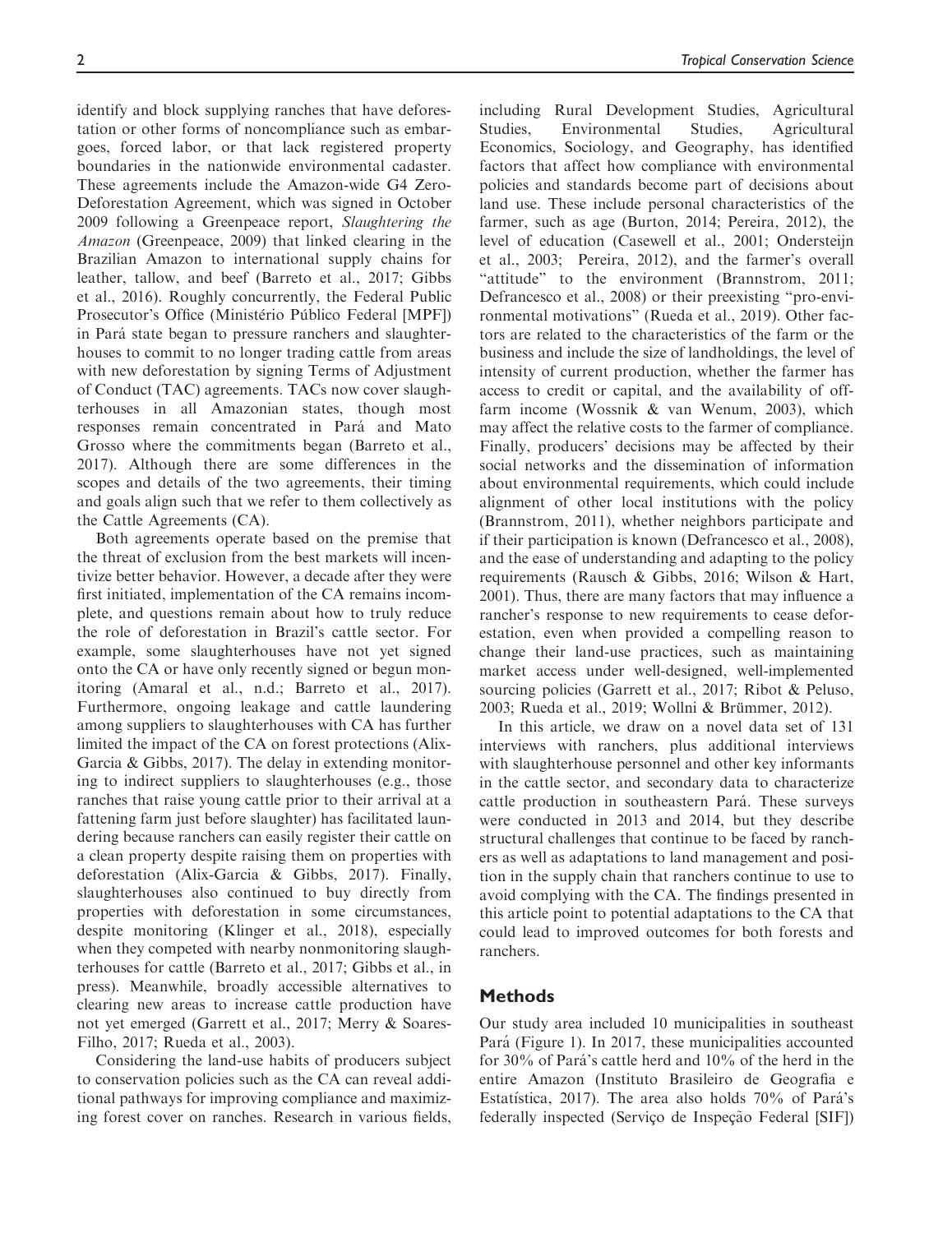

Figure 1. Areas Visited in Pará State.

slaughterhouses and was officially recognized as footand-mouth disease (FMD)-free in 2007.

During the summers of 2013 and 2014, we administered semistructured surveys to personnel at seven slaughterhouses, to 131 ranchers, and to representatives of 6 syndicates—ranchers' associations that exert pressure to defend their members' interests and rights. Survey responses were coded and stored in Access.

Slaughterhouse surveys conducted in 2013 were designed to collect data about compliance with the CA and how they translated this into demands on ranchers who supply them. When surveying slaughterhouses, we

tried to speak to personnel at all of the SIFs currently active in our study region, as their number was relatively small. In the end, we were able to visit and interview a total of seven of the nine slaughterhouses active in the study area. The rancher surveys conducted during this first year were broader than in the subsequent year and included questions about land-use and production systems, such as stocking rates, life cycles, and transportation (surveys are available as supplementary material). In addition, the surveys probed for responses about requirements generated by the CA.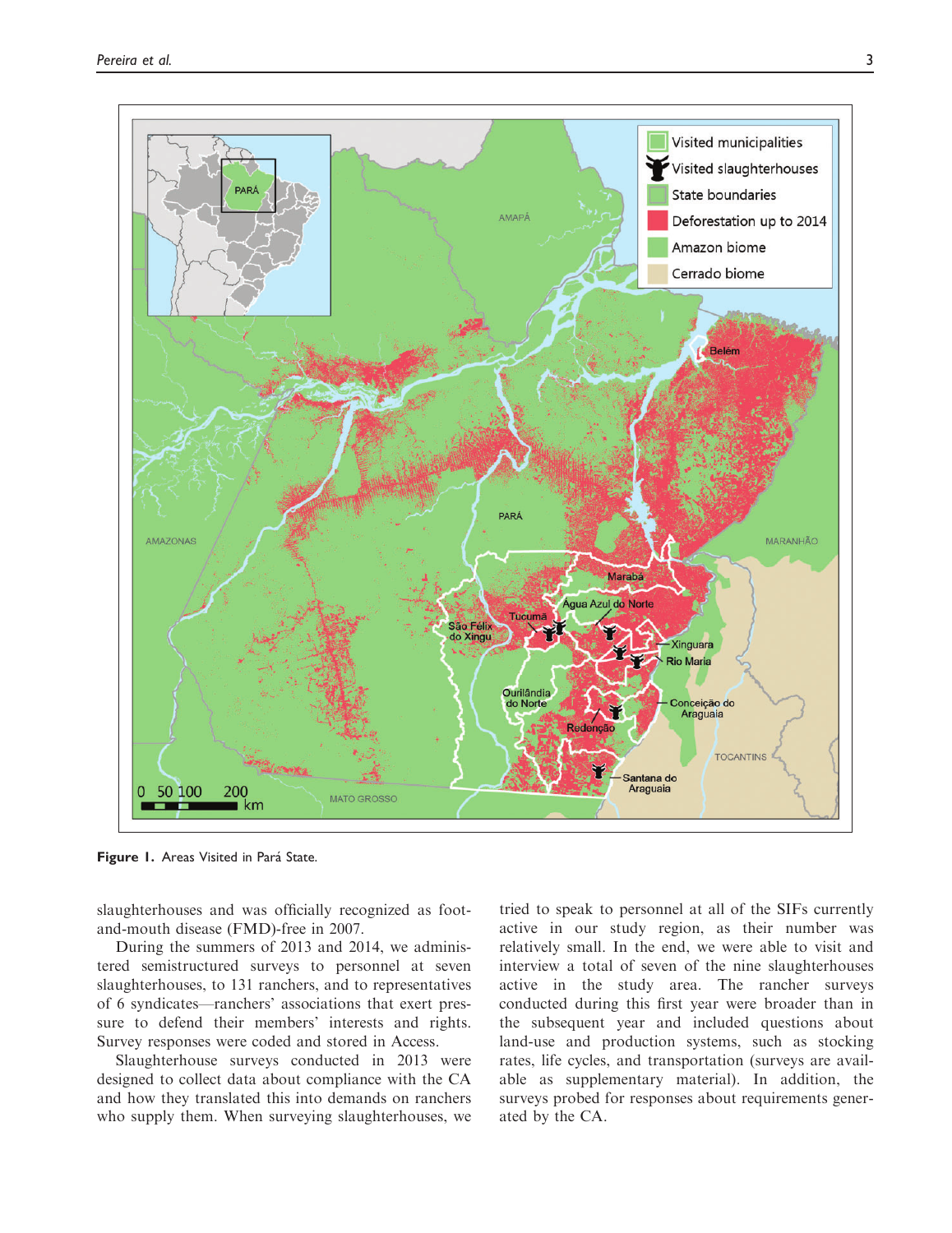Syndicates provided general information about ranching dynamics and the relationship between producers and slaughterhouses, as well as descriptions of the main challenges for maintaining cattle productivity while complying with the agreements. Contact was made first with the syndicate offices; they informed producers about our interest in interviewing them and provided a list of key ranchers who could add information about past and current production systems in the region. This method created a goal-directed sample, in which those people with a long history of cattle activity and who were syndicate members were the main focus. Interviews with 70 additional respondents who have extensive experience in the cattle sector in the Amazon provided supplemental insights on the history and context of local development, particularly regarding the acceptance of environmental and political changes in those regions.

During the second year of field data collection (2014), our sample focused on ranchers who reported FMD vaccination at the State Animal Health office (ADEPARA). FMD vaccination reporting to ADEPARA is a mandatory activity that happens twice a year, and, due to the obligation of all producers to participate, it provided better possibilities for recruitment of ranchers with a range of characteristics throughout our study region, making the sample more randomized. Small and large producers were reached, and during the interview, we identified those who sell directly to slaughterhouses and those who are indirect suppliers. To select the interviewees, we employed a criterion selecting one of every five ranchers who arrived in ADEPARA for an interview. If he or she refused to answer the questions, we selected the next available interviewee and then restarted the criterion of every five ranchers arriving to select next one. This method helped us to reach different types of cattle ranchers, from small to large, and ensured that we had a selection of properties distributed in all evaluated region. Because all ranchers are obligated to report vaccinations and we used a random approach to select ranchers during the second year of data collection, when we surveyed the most ranchers, we believe our sample is generally unbiased.

## **Results**

# Property Characteristics and Land-Use Trends

Ranchers in SE Pará are diverse in terms of their land assets and strategies for continued production and for addressing productivity challenges. Property sizes varied considerably; the mean area of our sampled properties was approximately 2,400 hectares (median =  $138$  ha), with a maximum size of 57,000 hectares and a minimum of 29 hectares. Within our sample, indirect suppliers

|                    | Number of animals | Stocking rate |  |
|--------------------|-------------------|---------------|--|
| Mean               | 1,778             | 1.61          |  |
| Standard deviation | 7.974             | 1.04          |  |
| Median             | 138               | 1.38          |  |
| Minimum            | $\overline{2}$    | 0.28          |  |
| Maximum            | 80,000            | 6.25          |  |

were much smaller than direct suppliers, with average areas of 276 and 4,836 hectares, respectively.

Among the properties we visited, the minimum stocking rate was 0.3 and the maximum was 6.25 animals per hectare (Table 1). The average reported stocking rate was 1.6 animals per hectare (median 1.38 ha). A given stocking density can mean very different levels of productivity depending on the age of animals and quality of pasture; consequently, many researchers and government offices use animal units (AU) to calculate stocking rate. Because our intent was to use the same method, we initially asked if producers knew and could report the quantity of animals they owned and their average weight. Few could estimate this, which made it impossible for us to calculate stocking rate in AU. In general, the farms we surveyed that had better access to technology, such as information about best practices in pasture rotation, animals with better genetics, and better grass seed, had approximately two animals per hectare, while farms with degraded pasture and no access to technology had only about 0.3 animals per hectare.

However, common issues that affected the majority of our respondents included the inability to legally clear more land on their properties and the desire to increase pasture productivity. More than 95% of surveyed properties reported having less than the area of legal forest reserve<sup>1</sup> that is required by the Forest Code. Properties in our sample were approximately 19% forested, on average, with little land devoted to regrowth (9.6%) or planted to crops (1.7%; Table 2). The majority (69%, on average) of each property was used for pasture. These findings are consistent with the long history of occupation of the region (since the 1970s), and its location within the Arc of Deforestation, or the region in Brazil with the highest levels of deforestation.

Similarly, 76% of respondents reported an interest in increasing pasture productivity; however, many reported that the high cost of improving pasture and low access to technology were limiting factors. For example, the average cost to increase productivity per hectare of pasture in this region is about R\$1,474 (\$752 in 2009 USD), while conversion of one hectare of forested area to pasture is only R\$800 (US\$408; Townsend et al., 2009). This cost differential helps to explain why ranchers often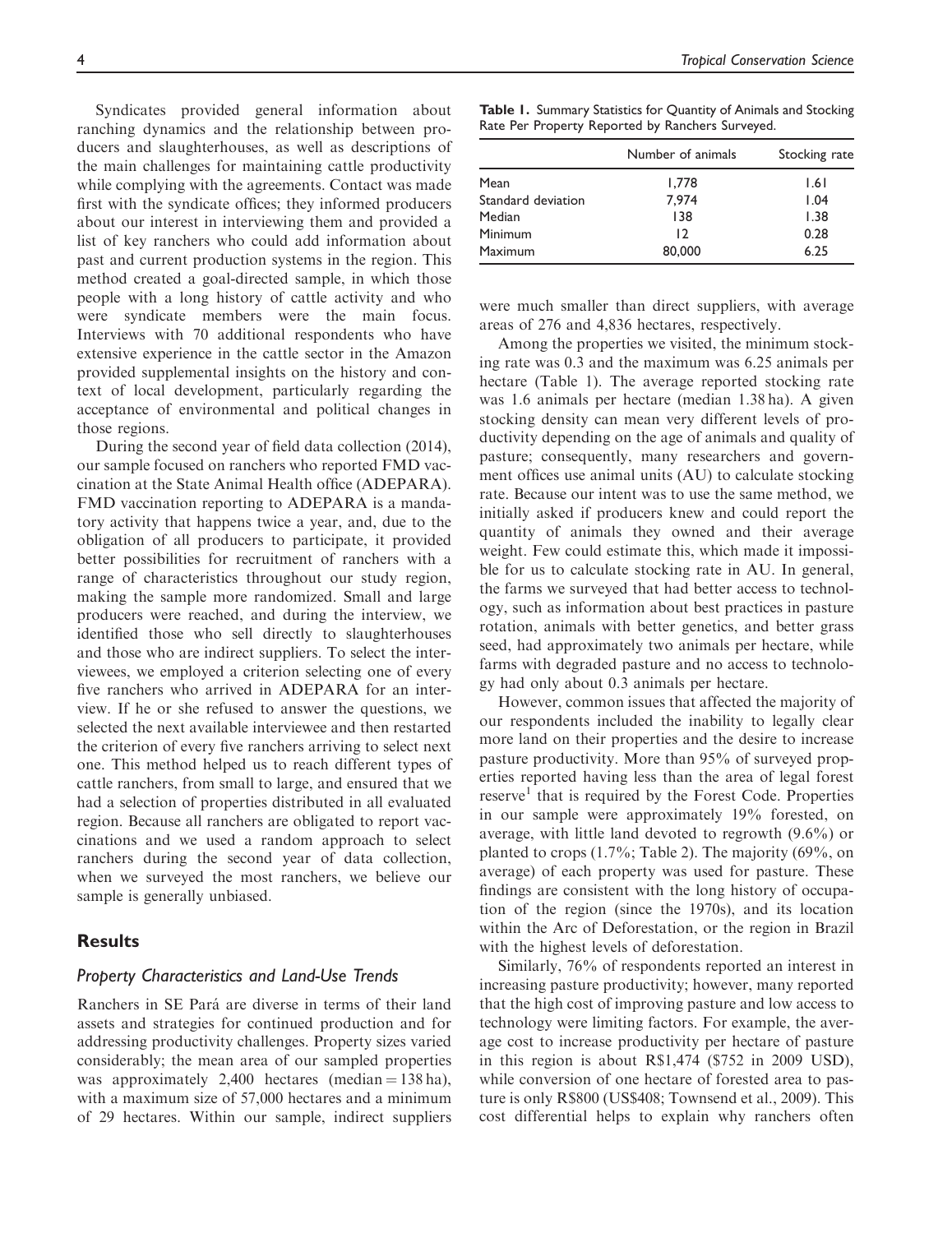|                    | Property size<br>(ha; $n = 130$ ) | Pasture (%) | Agriculture (%) | Forest (%) | Secondary<br>growth $(\%)$ |
|--------------------|-----------------------------------|-------------|-----------------|------------|----------------------------|
| <b>Mean</b>        | 2,423                             | 68.9        | ۱.7             | 18.6       | 9.6                        |
| Standard deviation | 8,861                             | 21.2        | 6.3             | 20.5       | 15.5                       |
| Median             | 137.9                             | 75          | 0               | 13.8       |                            |
| Minimum            | 29.0                              | 4.4         | 0               |            | 0.0                        |
| <b>Maximum</b>     | 57,064                            | 100.0       | 40.0            | 95.6       | 80.0                       |

Table 2. Land-Use Statistics Based on Field Surveys of Properties in Southeastern Pará in 2013 and 2014.

choose to clear new areas rather than restore their degraded ones. Lack of routine access to farm machinery or use of extension services necessary for pasture improvement also helps explain why ranchers often choose to clear. Only 11% of farms in our study region (2,748 out of 24,777) had a tractor in 2017, and only 6% (1,571) accessed extension services in the same year (Instituto Brasileiro de Geografia e Estatística, 2017). Statewide totals for Pará are similar (5% of farms had a tractor and 6% accessed extension services statewide in 2017). Thus, our study region is representative of the challenges faced by producers to reconcile productivity gains and environmental concerns (Latawiec et al., 2014, 2017).

A minority of ranchers in this region did not face these challenges and employed alternative land-use models besides expansion via suppression of native vegetation. For example, some ranchers were beginning to invest in crop production, mainly soy and corn, and to a lesser extent rice, alongside their ongoing cattle production. We spoke to 11 ranchers who were planting soy or other crops on the same properties where they were also raising cattle. They cited the need to recover degraded pasture as the main reason to invest in agriculture. They explained that, while the initial capital outlays are high, this is the least expensive option because soy profits will ultimately cover all extra costs for pasture renovation while simultaneously improving the soils through fertilization, soil preparation, and nitrogen fixation after harvesting. Ranchers with areas devoted to agriculture typically had large holdings, with an average property size of 15,000 hectares, which allowed room for continued cattle production even while some of the area was dedicated to crops. The producers who had invested in agriculture on their own properties were all direct suppliers to slaughterhouses.

Another 20 ranchers (15% of our respondents) rented nearby properties to raise their cattle while they rented their own properties out to soy producers arriving from states with high soy production, including Mato Grosso, Mato Grosso do Sul, and Goiás. In these cases, the main goal for the landowner was pasture recovery so that he could eventually return to ranching on his property, but he was unable or unwilling to bear the initial capital outlays that are required to prepare land for and plant soy. Indeed, strategies such as land rentals could make soy production viable for more ranchers interested in increasing productivity. The expectation is that more producers in the region will switch to soy production, at least part time, and that they will employ various strategies to do so depending on their assets and other factors. One local rancher explained that soy production was likely to be significant in the future because the slaughterhouse oligopoly in the region reduces the price paid for cattle and thus the overall profitability of ranching.

Besides using degraded pasture to expand cropping, producers mentioned areas of nondegraded pastures and secondary growth<sup>2</sup> on their properties as sites for new planted areas. Among those who planned to expand cropping  $(n = 11)$ , six said that degraded pasture would be the area used to expand or start soy production, three planned to use nondegraded pasture, and two cited secondary growth. Many producers considered secondary growth to be the same as degraded pasture; thus, producers who plant soy in these areas may be planning to have them revert to pasture as noted earlier.

Land rentals for pasture recovery took place under two types of arrangements. Some ranchers with larger landholdings rented portions of their land under contracts of up to 10 years to soy producers at low cost for areas that are highly suitable for soy production. Other ranchers rented their entire property to soy producers but keep their animals by renting a different parcel of land for pasture in their turn, often within agrarian reform settlements. $3$  In this scenario, arrangements to fatten animals on these areas were often informal and short term. Some land rentals occurred under a sistema de meia (similar to sharecropping), where the landowner receives a certain percentage of the animals born or fattened on the owner's farm to keep as payment for pasture use. In other cases, the agreement involved pasture restoration at the end of a rental cycle or payment per animal kept on the property. At the time we collected our data (2013–2014), settlers reported renting their pasture for R\$20 (R\$ 15US\$ 7.65 in 2009 values) per animal per month. Another rancher cited intensive feedlot systems as a way to reduce the period of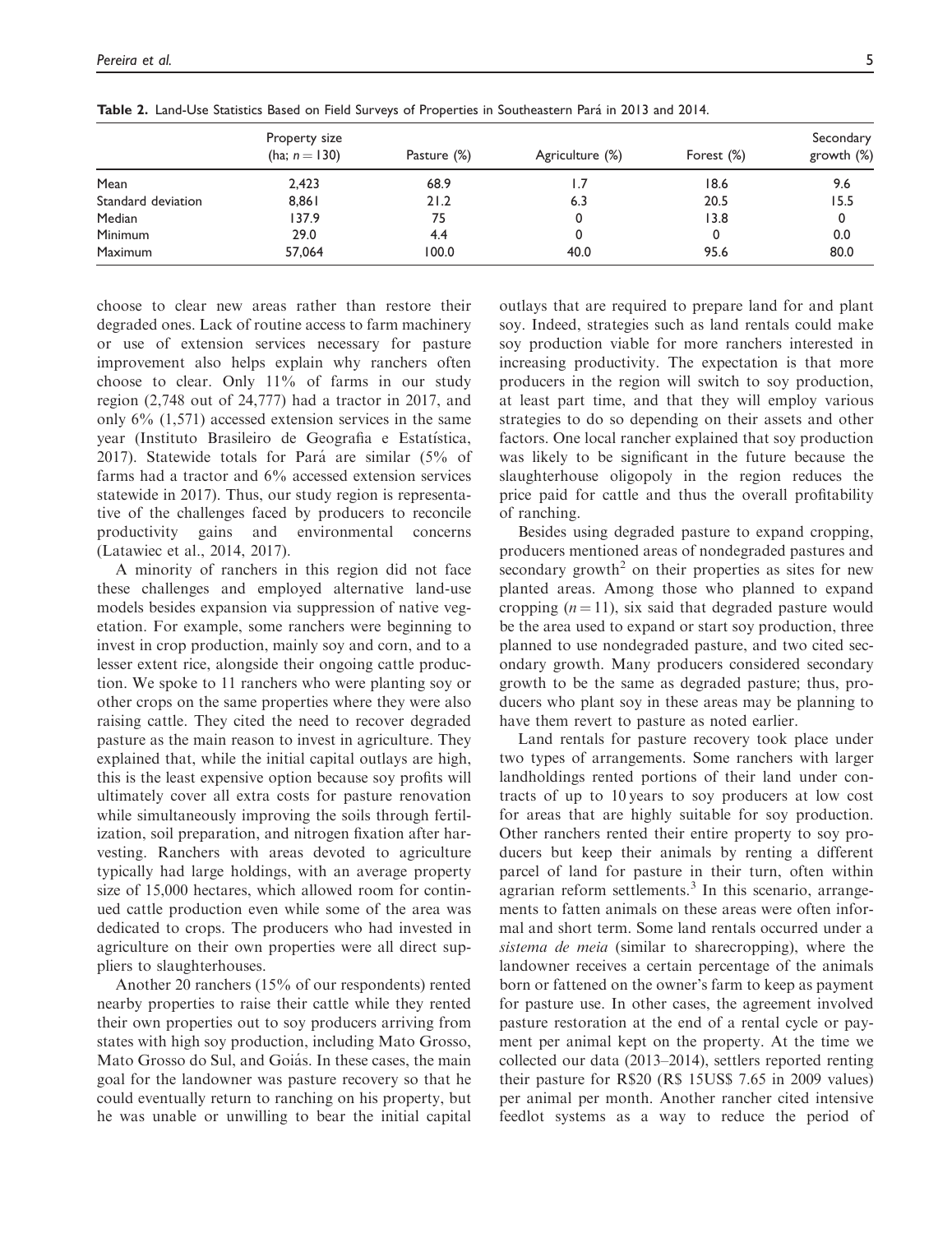extensive cattle grazing that was needed, while opening more land for cropping, thereby increasing productivity and profits.

Rentals for soy production were most common in the municipalities of Santana do Araguaia, Redenção, Santa Maria das Barreiras, and Cumaru do Norte, along Para´'s southern border—an area with a long history of ranching and that was widely recognized as part of the new agricultural frontier of the state and home to many recent immigrants from southern Brazil, who arrived with expectations of acquiring cheap available land. Indeed, degraded pastures in this region were available at low cost, when compared with Mato Grosso state, which is the national leader in soy production. For example, in Mato Grosso, land had an average price of R\$38,000 per hectare (R\$24,040/US\$12,265 in 2009 values), while south of Pará land could be bought for much cheaper—around R\$6,000 per hectare (R\$3,796/ US\$1,937 in 2009 values; IEG/FNP, 2016).

Beyond taking on soy production or renting to soy producers, ranchers faced other challenges that limit their options and contribute to ongoing extensive production and deforestation. For example, the emergence of an oligopoly of slaughterhouses in this part of the Brazilian Amazon has forced down the price of animals so that it is often lower than that paid in other parts of Brazil; however, most farmers have no option other than to sell regionally, as the cost of transporting animals to another region is too high. The price paid for cattle in Marabá, for example, was 16% lower than in São Paulo in 2016 (Anualpec/FNP, 2017). Ranchers reported that the best way to avoid the oligopoly was to sell animals for live export or for slaughter in other states (this also avoids having to comply with the CA). Most ranchers believed that concentration in the slaughter sector would continue to increase. However, the main change expected by some producers was that cattle production would decrease in the immediate future due to investments in soy and corn production that are needed to recover degraded pasture but would return as the dominate production strategy within 5 years.

Besides oligopoly, other major concerns related to cattle ranching were related to land title regularization and infrastructure. Regarding land titles, ranchers said that the lack of these documents was the reason they failed to invest in reforestation and seek environmental compliance, as their future on the land is uncertain under such situations. Furthermore, infrastructure was cited as a concern because ranchers felt they were doing the government's job when they build roads to enable the transport of animals. Several respondents noted that they received less per head because of slaughterhouse discounts for time and conditions of transportation. According to most ranchers surveyed, it was frustrating to have many new rules about environmental issues being enforced, while solutions for land title regularization and better infrastructure were not forthcoming.

## Rancher Responses to the CA

In our study area, the cattle supply chain is complex, and cattle often move among two or three ranches prior to slaughter. The major meatpacking companies, including JBS, Marfrig, and Minerva, have established deforestation monitoring systems that are checked by each slaughterhouse when they make purchasing decisions. However, they only monitor direct sales from the fattening farms that sell to slaughterhouses, which means that many other ranches that are involved in producing the cattle (indirect suppliers) are not monitored.

Ranchers routinely described different ways to sell cattle produced on noncompliant farms with environmental and social problems, that is, noncompliant with agreements signed with Greenpeace and MPF. This happens using information from a compliant property, or by selling to plants or markets that do not monitor for deforestation. We identified five pathways that producers with noncompliance properties in southern Pará used to sell cattle without complying with the agreements: (a) they sell to the live export market where animals stay in quarantine farm before being sent to other countries, (b) they sell to neighboring states that have fewer companies with monitoring systems or to nearby plants that do not monitor origin of animals, (c) they move cattle to a compliant property and make arrangements with owners to sell the cattle from their land, (d) they may rent compliant land to produce cattle or simply to sell from, and (e) they may sell to known middlemen who own a property with no environmental problems (Figure 2). Regarding this information one producer said: " . . . there are many animals that leave Pará without a GTA to be laundered in other states. Municipalities in the southwest send animals to Mato Grosso while those in the south provide animals to Tocantins and Goiás" (Personal communication with first author, July 2013).

Leakage occurs when ranchers shift and sell animals to neighboring states, to slaughterhouses that have not implemented the agreements, or to live animal exporters, who are not covered by the MPF-TAC or G4 agreements (Gibbs et al., 2016). In our sample, we visited only SIF slaughterhouses, but company managers and ranchers were candid about the ease of avoiding requirements of the CA. For example, only four of the nine slaughterhouses in the study region operating under federal inspection (SIF), which is required for interstate and international sales, had deforestation monitoring systems. In addition to federal inspection, Brazil has inspection levels at the state (Serviço de Inspeção Estadual [SIE]) and municipal (Serviço de Inspeção Municipal [SIM]) levels. Barreto et al. (2017) identified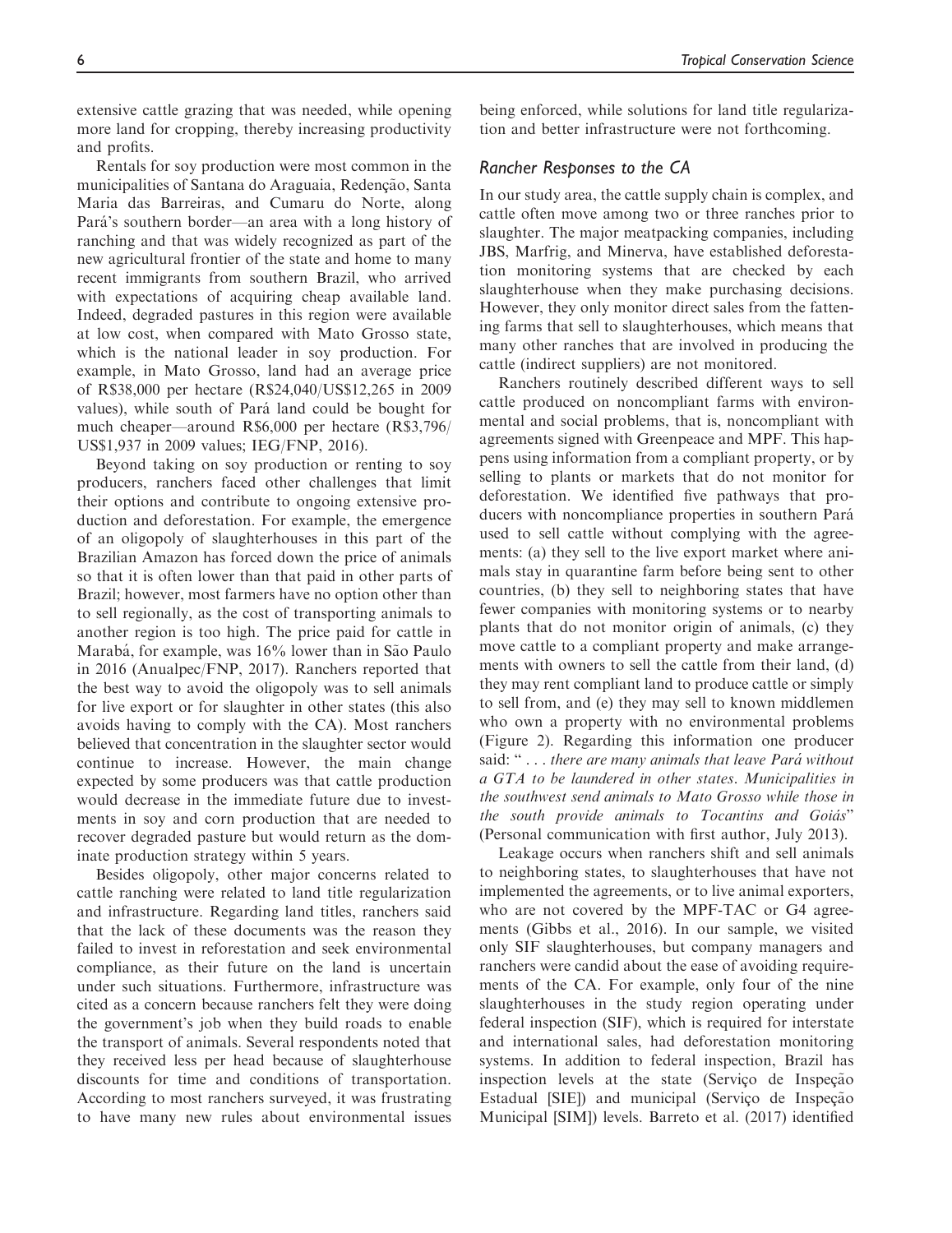

Figure 2. There Are Five Primary Pathways That Ranchers With Noncompliant Properties (i.e., Due to Deforestation, Embargoes, Lack of CAR) Can Sell Cattle Despite the CA.

65 Amazon slaughterhouses under SIE inspection, which are able only to sell beef and by-products within the state where they are registered. All SIE and SIM slaughterhouses also lacked monitoring and, thus, could serve as the destination for animals fattened on blocked properties that were unable to sell to those plants that enforced the agreements. Slaughterhouses located in neighboring states, particularly Tocantins, were also identified by ranchers as an option for selling cattle from noncompliant farms. Ranchers with noncompliance on one property could also rent another property with no recent deforestation, thereby expanding their production area and maintaining access to slaughterhouses despite deforestation on part of their productive area. Another challenge was the practice of using so-called middlemen. These ranchers are hired by the slaughterhouses to purchase cattle from many smaller ranchers to increase the efficiency of transaction costs. These middlemen list their own property, often small, as the source of the cattle when selling to the slaughterhouses, thereby rendering the actual sources invisible. In these cases, the ranchers become indirect suppliers and, in doing so, also evade monitoring.

The slaughterhouse managers and owners that we surveyed confirmed that proof of property registration (Cadastro Ambiental Rural - CAR) was mandatory to approve the purchase of animals. Results from our rancher surveys showed that direct suppliers were responding to these slaughterhouse checks and registering their properties in the CAR. However, indirect suppliers that did not interact with slaughterhouses were generally unregistered. For example, 88% of all ranchers  $(n = 66)$  who had sold directly to slaughterhouses had a property registered in CAR, while only 31% of the indirect suppliers we surveyed  $(n = 65)$  had registered their properties. Of the direct suppliers, 83% reported they registered to sell animals to slaughterhouses ("market access"). Indirect suppliers said they did not register because they sell only calves, or sell fattened animals to middlemen, and those actions did not require them to have CAR at the time of the surveys.

The indirect suppliers, mainly calving farms where cattle are reared from birth to 8 to 10 months of age, were often smallholders. These ranchers with small pieces of land (mostly settlers) were especially unlikely to have the resources or information to adapt and follow needed changes to comply with agreements. During field surveys, some ranchers noted that smallholder participation in the cattle supply chain may be completely undocumented and that sales occurred even without the required animal movement documentation, meaning that extension of monitoring to cover indirect suppliers could face challenges in capturing movements of animals from smallholder ranches.

## **Discussion**

Our results highlight the importance of improving the current scenario of cattle production in SE Para´ to the benefit of both ranchers and forests. The cattle sector in SE Pará is characterized by extensive production practices, and few ranchers in this region can easily transition from relying on deforestation to increase production due to a scarcity of resources for intensifying production via pasture restoration or integration of crop production, in spite of the widespread interest in doing so revealed by our fieldwork. At the same time, major slaughterhouses with commitments to zero-deforestation sourcing under the CA require that suppliers refrain from clearing new areas, though ranchers have devised several ways to persist in these supply chains without modifying their land management strategies to exclude deforestation. Despite political changes in Brazil since the time of our surveys, the CA remain a central pillar of the environmental policy landscape in the cattle sector. To improve forest protections, the CA should be adapted to address the loopholes identified by the surveyed ranchers and in previous studies (Alix-Garcia & Gibbs, 2017; Gibbs et al., 2016). While the issues discussed here are based on evidence from surveys conducted in 2013 and 2014, they remain relevant as the cattle sector has been slow to address even widely known issues related to resources for land users and loopholes in the CA.

For example, the persistence of slaughterhouses without commitments or monitoring systems in place remains a major challenge because if ranchers have access to a nonmonitoring slaughterhouse, they can simply avoid selling to slaughterhouses that do monitor. Alternative buyers are accessible to most producers because as cattle production has expanded rapidly in the region over the past two decades, slaughterhouses have also populated the Amazon landscape. In 1995, there were 13 slaughterhouses operating in the region;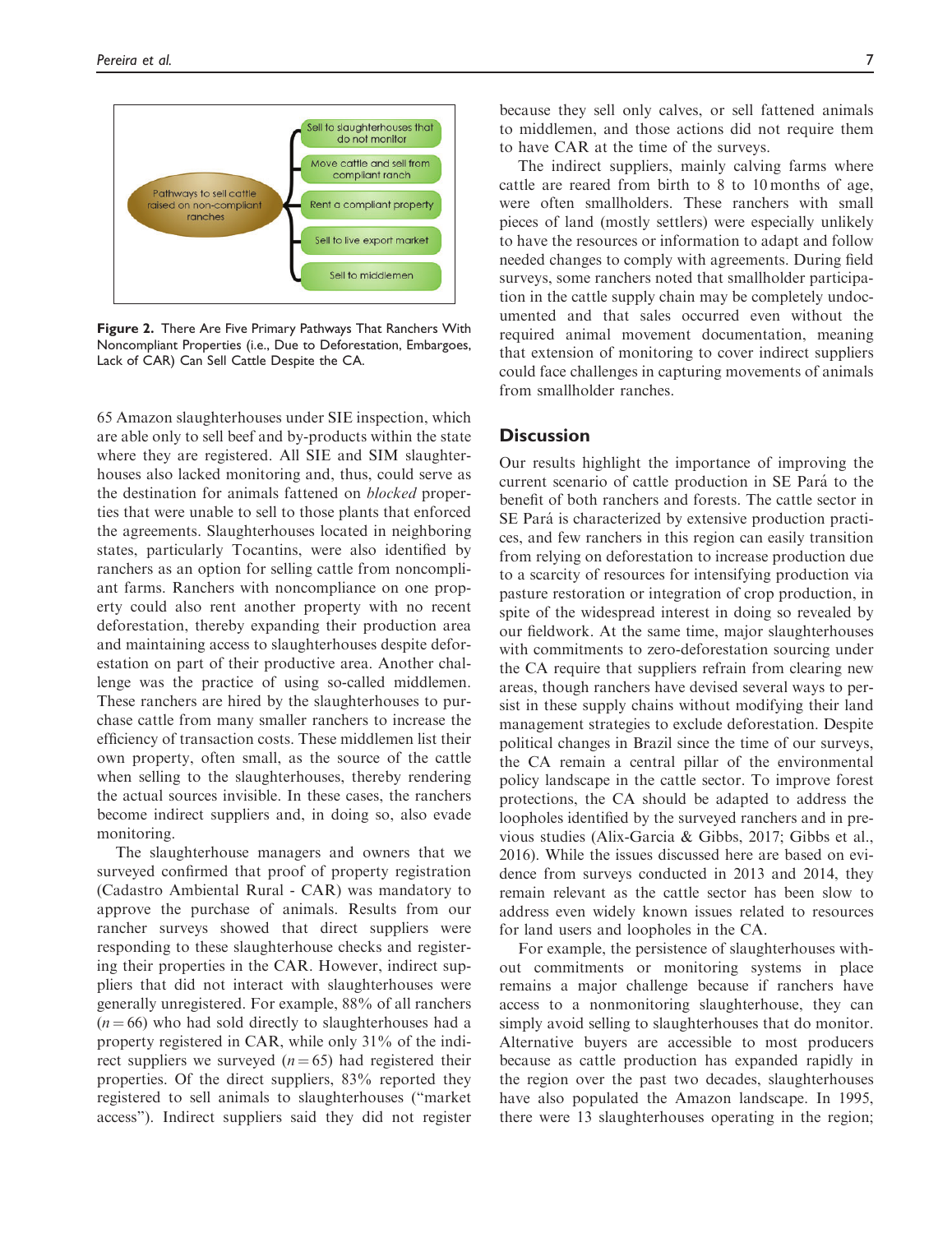these increased to 61 just 10 years later (Pereira &

Barreto, 2008; Santos et al., 2007). By 2015, the Ministry of Agriculture, Livestock and Supply listed 96 SIF slaughterhouses alone, many of which were not monitoring as of the time of our interviews. SIE slaughterhouses, which can market only at the state level, are even less likely to have a monitoring system, and SIM slaughterhouses under municipal inspection are not even party to the agreements yet.

The development of the Amazon beef sector has corresponded to increasing links between the Amazon beef sector and international markets, which helps explain the emergence of and persistence of the CA even under a challenging political context, but also their limited scope. By 2003, 6 years before the CA were implemented, some parts of the Amazon were already certified as FMD-free, opening up the potential for slaughterhouses in these regions to export (Figure 3; Walker et al., 2009). By 2007, just 2 years before the CA began, our study region in southern Pará was certified FMD-free. Whereas previously, nearly all beef produced in the Amazon had been destined for consumption in Brazil's big coastal cities, by 2015, at least 35% of Amazonian beef was exported (Ministério de Desenvolvimento, Indústria, e Comércio Exterior, 2014) due, in part, to the classification of most Amazon states as being free of  $FMD<sup>4</sup>$  by that time, and by 2017, all states were classified as FMD-free. However, only SIF slaughterhouses are eligible to export, reducing the pressure that can be placed on the region's numerous SIE and SIM slaughterhouses.

Live cattle exporters, which may be disproportionately exposed to deforestation, were another outlet for noncompliant cattle (zu Ermgassen et al., 2020). More recently, the sector has seen increased concentration of ownership of processing plants (Vale et al., 2019; zu Ermgassen et al., 2020), which many producers say has driven down carcass prices and reduced their options for market access. Expanding the CA to all SIFs and SIEs could improve rancher compliance by reducing opportunities for avoiding the CA. Since this fieldwork was conducted, Brazil's federal prosecutors have signed TACs with several additional slaughterhouses, and more slaughterhouses have begun monitoring (MPF, 2018), suggesting that some of the needed improvements are already in progress. Widespread adoption of traceability or monitoring systems that cover the entire supply chain, which could eliminate the laundering of animals through use of other properties and stages along the life cycle, remains an important frontier in closing deforestation loopholes in the CA.

However, expansion of the agreements to include more slaughterhouses will not be enough on its own. Ranchers discussed adaptations they have made to continue selling into the supply chains of slaughterhouses that monitor to comply with the agreements. These adaptations essentially amount to presenting as indirect suppliers, which are not yet monitored by any slaughterhouse. Specific strategies include renting another property without violations to sell from themselves, using a middleman for sales to the slaughterhouse, as well as actually changing their role to that of an indirect supplier by selling to other ranchers instead of directly to the slaughterhouse. Thus, from our interviews, it was clear that even monitoring slaughterhouses continue to be exposed to deforestation through their purchases. While laundering would likely continue to be a risk, these findings suggest that expansion of monitoring to cover the first level of indirect suppliers (those that sell to the slaughterhouse's direct suppliers) is an important next step toward discouraging deforestation in cattle supply chains. However, wide-scale monitoring of indirect suppliers may require increased transparency of animal transit records, which may be challenging under Brazil's current political climate (Gardner et al., 2019).

Efforts to improve governance of cattle supply chains may be more effective if accompanied by public or private initiatives that extend material and knowledgebased resources in support of intensification. Cattle ranching in the Brazilian Amazon is characterized by extensive grazing, and animals are almost always raised on pastures for their entire life cycle (Latawiec et al., 2014). Low-intensity grazing is the norm, with an average of about one cow per hectare frequently reported for the region (Valentim & Andrade, 2009), as typical stocking rates range from 0.6 to 2.0 AU per hectare (one  $AU = 450 \text{ kg}$  of live animal; Amigos da Terra, 2009), although stocking rates vary based on soil conditions, technology employed, previous land use, and pasture management (type of grass, age, and quantity of animals raised).

Most producers we interviewed and, indeed, most producers in the Amazon are unable to clear more area under the Forest Code (Gibbs et al., 2015), making a pivot toward intensification even more important. So far, investment in breeding animals that are genetically suited to the Amazon has been credited with the 83% increase in stocking rates between 1975 and 2006 (Valentim & Andrade, 2009), despite the low present rates. There is also some evidence that proximity to SIFs is associated with intensification in cattle production systems, potentially due to more reliable payment systems from these slaughterhouses compared with others (Garrett et al., 2018), though our interviews suggest that this advantage is insufficient for many suppliers to SIFs.

Increasing access to subsidized credit, whether through the Low Carbon Agriculture program ("Programa ABC") or through other avenues, is likely one important step to further increasing efficiency in the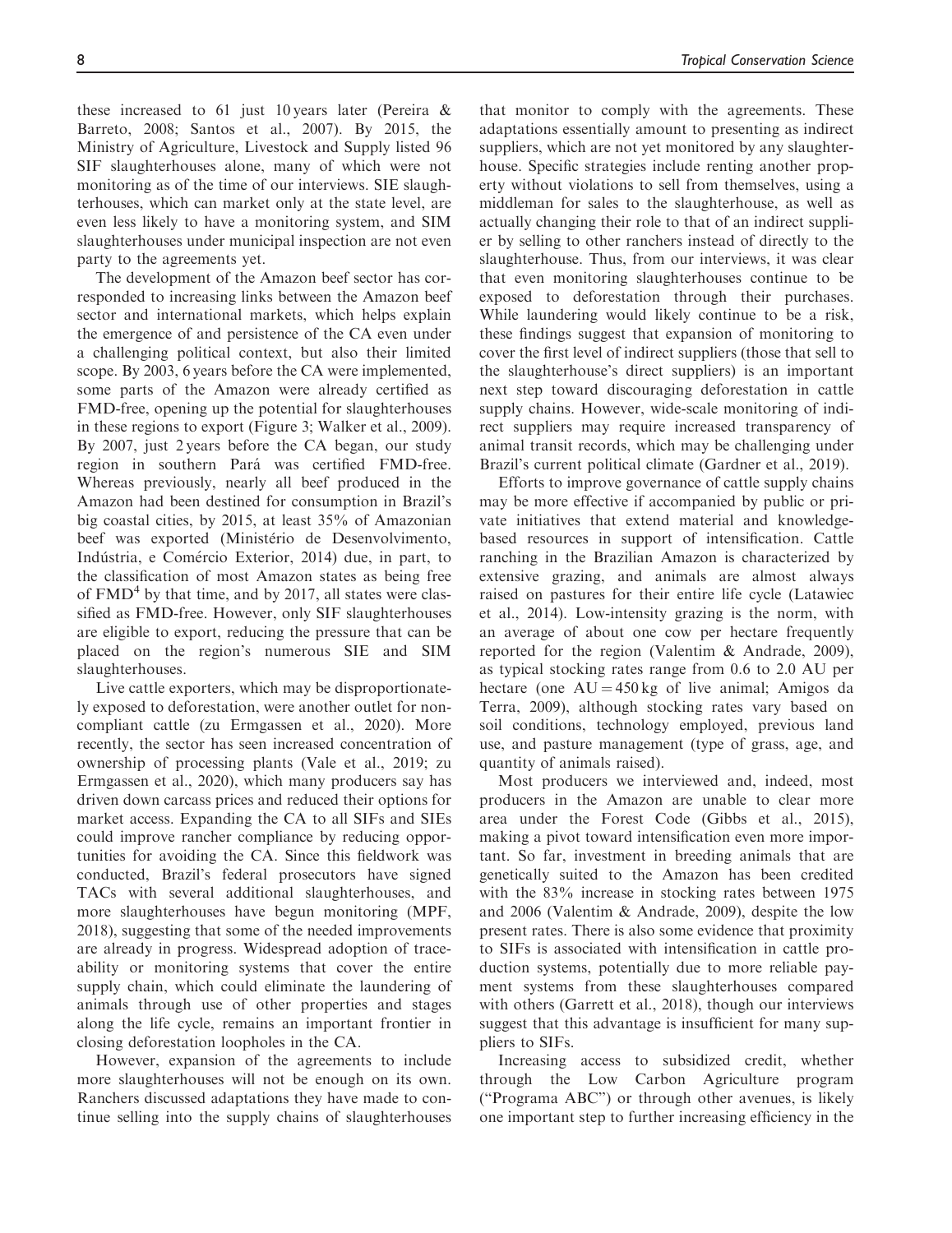

Figure 3. Evolution of Foot-and-Mouth Disease in Brazil, 1998–2014 (Data Source: Ministry of Agriculture, Livestock and Supply/ Programa Nacional de Erradicação e Prevenção da Febre Aftosa, 2014; World Organisation for Animal Health, 2014, 2019).  $FMD =$  foot-and-mouth disease.

sector, especially when pasture degradation is a factor (Silva et al., 2017). For example, these loans could support expanded use of soy to recover degraded pastures, a practice that many of our respondents were already undertaking. However, increased access to loans alone is unlikely to solve the common low productivity causes of labor scarcity and lack of access to objective technical assistance (Latawiec et al., 2017). Indeed, Latawiec et al. found that nearly half of technical assistance in their study region in Mato Grosso was provided by pesticide and fertilizer salespersons; it is not hard to imagine that these for-profit extension services could increase costs for producers and limit the dissemination of low-tech solutions. If coupled with strengthened deterrents to deforestation, such as an expanded and fully implemented CA that included both direct suppliers and the indirect suppliers they buy from, efforts to help ranchers to intensify could lead to the sparing of forests that

would otherwise be cleared to increase production under conventional, extensive systems (Cohn et al., 2014).

Outside of efforts to intensify, ranchers expressed frustration at difficulties in obtaining documentation of land tenure and about the quality of infrastructure such as roads. Brazil's land tenure system is notoriously byzantine, and it is not uncommon for a land user to spend decades trying to secure title. Lack of land tenure documentation limits access to credit and reduces incentives to invest in conservation strategies and is also associated with increased deforestation (Benatti & da Cunha Fischer, 2018). Increased investment in land tenure regularization efforts could help increase opportunities for ranchers to undertake improved land management approaches that would benefit both the cattle sector and reduce deforestation on privately held lands (Reydon et al., 2020). However, these efforts should be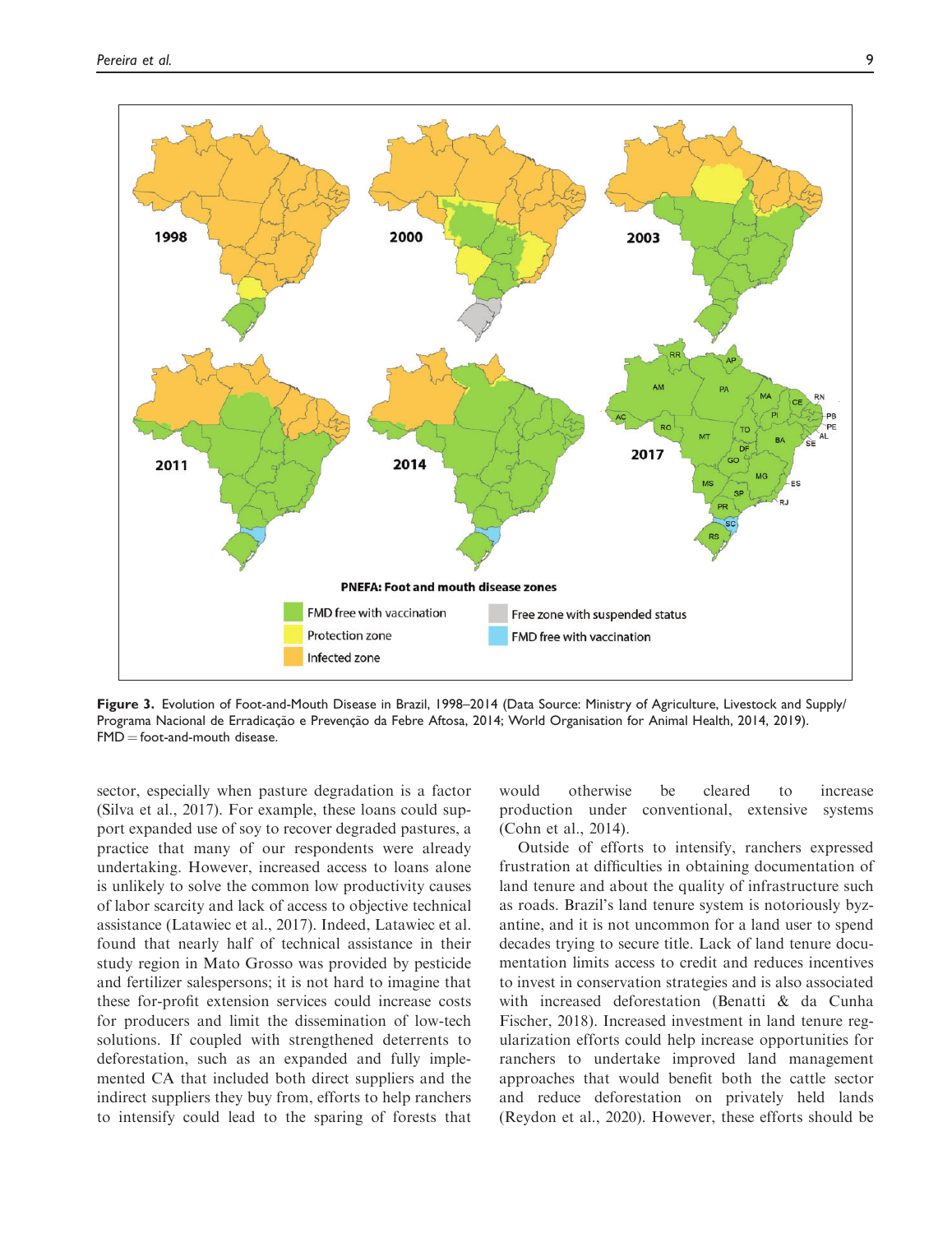carefully calibrated to not promote or legitimize land speculation on state-controlled lands (Reydon et al., 2020), which is a leading cause of deforestation and which currently pending legislation (Provisional Measure 910) would greatly loosen restrictions on (Chiavari & Lopes, 2020). Ranchers also take on maintenance of state-owned infrastructure, such as roads; increased budgets for infrastructure and improved oversight of contracts for infrastructure maintenance could reduce the burden on ranchers. Better-maintained roads would improve the livelihoods of all residents in these regions, though improved forest governance would be needed to ensure that these improvements did not lead to increased deforestation (Pfaff et al., 2018).

Notwithstanding the loopholes and challenges, we noted clear positive changes in the field, including efforts to recover pasture even under challenging conditions, which could spread to other Amazonian states as well as to other parts of the cattle chain through efforts to expand the scope of the agreements. To continue on this positive pathway, steps should be taken to close loopholes, to make consumers more aware about the origin of animals, and to establish agricultural programs that renew open pastures that are degraded. In fact, this article's study region has emerged as the new agricultural frontier as a result of pressure to reduce deforestation and by the need to renew pasture. To understand the land-use dynamics of grain expansion and whether ranchlands are intensifying cattle production or adding pressure on forests is an important research front.

## Implications for Conservation

Cattle ranching is a leading cause of deforestation in the Brazilian Amazon (Kaimowitz et al., 2004). Rising rates of deforestation after a decade of reduced rates have created additional urgency around reducing pressure on forests from cattle. The consequences of ongoing deforestation in the Amazon include disturbances in regional rainfall patterns (Zemp et al., 2017), which can in turn lead to diebacks of remaining forest that will lead to further reductions in rainfall (Lapola et al., 2018; Lovejoy & Nobre, 2019), emissions of substantial amounts of carbon (Nogueira et al., 2015), and considerable loss of biodiversity (Barlow et al., 2016).

Recent research suggests that the existence of multiple, complementary policies, including those from both public and private sectors, can be effective at reducing deforestation on private properties (Alix-Garcia et al., 2018; L'Roe et al., 2016). Indeed, the Amazon Soy Moratorium (ASM), which was implemented by the private sector but relies heavily on public data, has been one of the great conservation success stories (Brown & Koeppe, 2013; Gibbs et al., 2015; Kastens et al., 2017). However, the CA, which were in some respects modeled on the ASM, have had only qualified success, causing ranchers to register in the CAR and slaughterhouses to exclude deforestation but leading to no detectable impact on forests (Alix-Garcia & Gibbs, 2017; Gibbs et al., 2016). An important difference between the ASM and the CA is that the ASM covered nearly all buyers and all soy production areas, while the CA have been limited to only certain slaughterhouses and certain ranches, creating opportunities for leakage. Our interviews with ranchers in the field underscored this point, highlighting the importance of expanding the CA to cover more slaughterhouses and indirect suppliers to reduce the pathways for deforestation to enter supply chains.

Under pressure to reduce deforestation, ranchers face substantial obstacles to improve their land-use practices and efficiency on their current lands. Increased support for ranchers, including access to financial resources, improved extension services, regularization of land tenure, and improved infrastructure, could improve land management if implemented in concert with an expanded CA and improved enforcement of other environmental policies to avoid the risk of rebound effects.

#### Declaration of Conflicting Interests

The author(s) declared no potential conflicts of interest with respect to the research, authorship, and/or publication of this article.

## Funding

The author(s) disclosed receipt of the following financial support for the research, authorship, and/or publication of this article: This study was funded by the Gordon and Betty Moore Foundation and Norwegian Agency for Development Cooperation's Department for Civil Society under the Norwegian Forest and Climate Initiative.

#### ORCID iD

Ritaumaria Pereira D <https://orcid.org/0000-0002-9841-4775>

#### Supplemental Material

Supplemental material for this article is available online.

#### **Notes**

- 1. Brazilian Forest Code mandates that 80% of forested areas must be kept as a legal reserve in all areas inside Amazon Biome.
- 2. Secondary growth results from a natural process of vegetation regeneration of areas used temporarily in the past for agriculture or pasture, and then after abandonment of economic/subsistence activities, vegetation emerges spontaneously.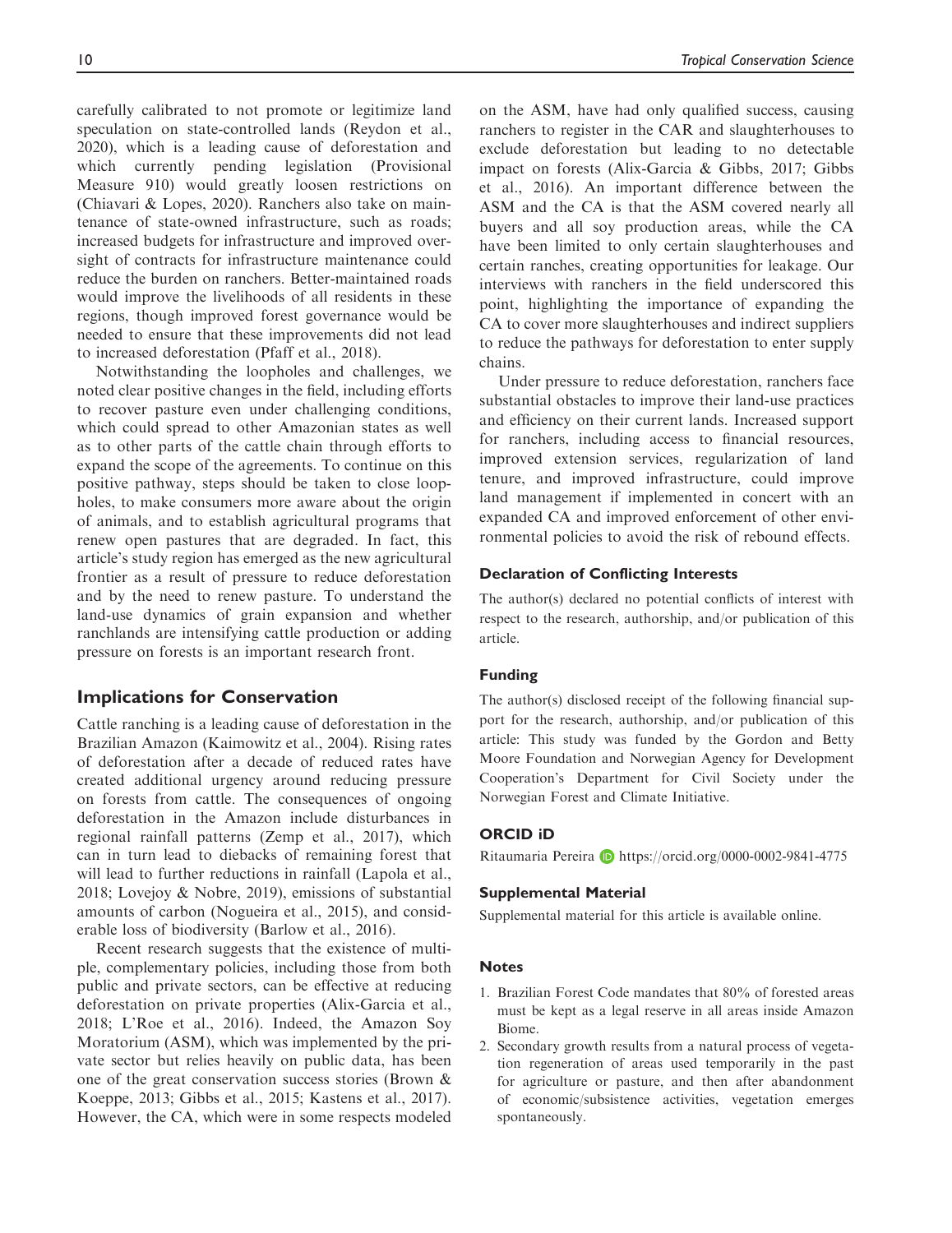- 3. Properties inside agrarian reform settlements are managed by National Institute of Colonization and Agrarian Reform (Instituto Nacional de Colonização e Reforma Agrária -INCRA) and are under restrictions related to, for example, no permission of land commerce (land cannot be sold or rented before tittle is issued, which is rare to happen before at least a decade of settlement formation).
- 4. In the Brazilian Amazon, Mato Grosso and Tocantins were classified as FMD-free with vaccination in 2001, Rondônia in 2003, and state of Acre along with two adjacent municipalities of State of Amazonas in 2005. Pará state FMD-free classification started in 2007, when one zone covering the middle southern was approved, and in 2014, remaining portion of that state was added. Amapá, Amazonas, and Roraima were classified as FMD-free states in 2017 (Ministry of Agriculture, Livestock and Supply/Programa Nacional de Erradicação e Prevenção da Febre Aftosa, 2014; World Organisation for Animal Health,2014, 2019).

#### **References**

- Alix-Garcia, J., & Gibbs, H. K. (2017). Forest conservation effects of Brazil's zero deforestation agreements undermined by leakage. Global Environmental Change, 47, 201–2017.
- Alix-Garcia, J., Rausch, L., L'Roe, J., Gibbs, H. K., & Munger, J. (2018). Avoided deforestation linked to environmental registration in the Brazilian Amazon. Conservation Letters, 11, 1–8.
- Amaral, T., Gibbs, H. K., & Rausch, L. (n.d.). Leveraging of domestic supply chain pressures by state-level policy makers in the Brazilian Amazon [Manuscript in preparation]. UW-Madison.
- Amigos da Terra (2009). A Hora da Conta [Friends of Earth]. [https://www.amigosdaterra.org.br/wp-content/uploads/](https://www.amigosdaterra.org.br/wp-content/uploads/2017/06/ahoradaconta.pdf) [2017/06/ahoradaconta.pdf](https://www.amigosdaterra.org.br/wp-content/uploads/2017/06/ahoradaconta.pdf)
- Anualpec/FNP. (2017). Anuário da Pecuária Brasileira. IEG-FNP.
- Barlow, J., Lennox, G. D., Ferreira, J., Berenguer, E., Lees, A. C., Nally, R. M.,Thomson, J. R., Ferraz, S.F. de B., Louzada, J., Oliveira, V. H. F., Parry, L., Solar, R. R. de C., Vieira, I. C. G., Aragão, L. E. O. C. Begotti, R. A., Braga, R. F., Cardoso, T. M., Oliveira Jr., R. C de, Souza Jr., C. M S....Gardner, T. A. (2016). Anthropogenic disturbance in tropical forests can double biodiversity loss from deforestation. Nature, 535, 144–147.
- Barreto, P., Pereira, R., Brandão, A., Jr., & Baima, S. (2017). Os frigoríficos vão ajudar a zerar o desmatamento daAmazônia [Will meat-packing plants help halt deforestation in the amazon](160 p). Imazon/Instituto Centro da Vida. [https://imazon.org.br/en/publicacoes/will-meat-pack](https://imazon.org.br/en/publicacoes/will-meat-packing-plants-help-halt-deforestation-in-the-amazon/) [ing-plants-help-halt-deforestation-in-the-amazon/](https://imazon.org.br/en/publicacoes/will-meat-packing-plants-help-halt-deforestation-in-the-amazon/)
- Benatti, J. H., & da Cunha Fischer, L. R. (2018). New trends in land tenure and environmental regularisation laws in the Brazilian Amazon. Regional Environmental Change, 18, 11–19.
- Bowman, M. S., Soares-Filho, B. S., Merry, F. D., Nepstad, D. C., Rodrigues, H., & Almeida, O. T. (2012). Persistence of cattle ranching in the Brazilian Amazon: A spatial

analysis of the rationale for beef production. Land Use Policy, 29, 558–568.

- Brannstrom, C. (2011). A Q-method analysis of environmental governance discourses in Brazil's northeastern soy frontier. The Professional Geographer, 63, 531–549.
- Brown, J. C., & Koeppe, M. (2013). Debates in the environmentalist community: The soy moratorium and the construction of illegal soybeans in the Brazilian Amazon. Sussex Academic.
- Burton, R. J. F. (2014). The influence of farmer demographic characteristics on environmental behaviour: A review. Journal of Environmental Management, 135, 19–26.
- Campbell, J. M. (2015). Conjuring property: Speculation and environmental futures in the Brazilian Amazon. University of Washington Press.
- Casewell, M., Fuglie, K., Ingram, C., Jans, S., & Kascak, C. (2001). Adoption of agricultural production practices: Lessons learned from the US Department of Agriculture Area Studies Project. AER-792. Economic Research Service, USDA.
- Chiavari, J., & Lopes, C. L. (2020). Questions & answers. Provisional measure 910. Climate Policy Initiative.
- Cohn, A. S., Mosnier, A., Havlik, P., Valin, H., Herrero, M., Schmid, E., . . . Obersteiner, M. (2014). Cattle ranching intensification in Brazil can reduce global greenhouse gas emissions by sparing land from deforestation. Proceedings of the National Academy of Sciences of the United States of America, 111, 7236–7241.
- Defrancesco, E., Gatto, P., Runge, F., & Trestini, S. (2008). Factors affecting farmers' participation in agrienvironmental measures: A northern Italian perspective. Journal of Agricultural Economics, 59, 114–131.
- Emergent cattle production chains in the Brazilian Amazon national policies versus local realities 298p Dissertation Michigan Stet University East Lansing- MI-USA
- Gardner, T. A., Benzie, M., Börner, J., Dawkins, E., Fick, S., Garrett, R., . . . Mardas, N. (2019). Transparency and sustainability in global commodity supply chains. World Development, 121, 163–177.
- Garrett, R. D., Gardner, T. A., Morello, T. F., Marchand, S., Barlow, J., de Blas, D. E., . . . Parry, L. (2017). Explaining the persistence of low income and environmentally degrading land uses in the Brazilian Amazon. Ecology and Society, 22(3), 27.
- Garrett, R. D., Koh, I., Lambin, E. F., Le Polain de Waroux, Y., Kastens, J. H., & Brown, J. C. (2018). Intensification in agriculture-forest frontiers: Land use responses to development and conservation policies in Brazil. Global Environmental Change, 53, 233–243.
- Gibbs, H. K., Moffette, F., Munger, J., Rausch, L., Vale, P., L'Roe, J., . . . Amaral, T. (in press). Impacts of zerodeforestation cattle agreements in the Brazilian Amazon Limited by inconsistent and evasive behavior. Environmental Research Letters.
- Gibbs, H. K., Munger, J., L'Roe, J., Barreto, P., Pereira, R., Christie, M., . . . Walker, N. F. (2016). Did ranchers and slaughterhouses respond to zero-deforestation agreements in the Brazilian Amazon? Conservation Letters, 9, 32–42.
- Gibbs, H. K., Rausch, L., Munger, J., Schelly, I., Morton, D. C., Noojipady, P., . . . Walker, N. F. (2015). Brazil's soy moratorium. Science, 347, 377–378.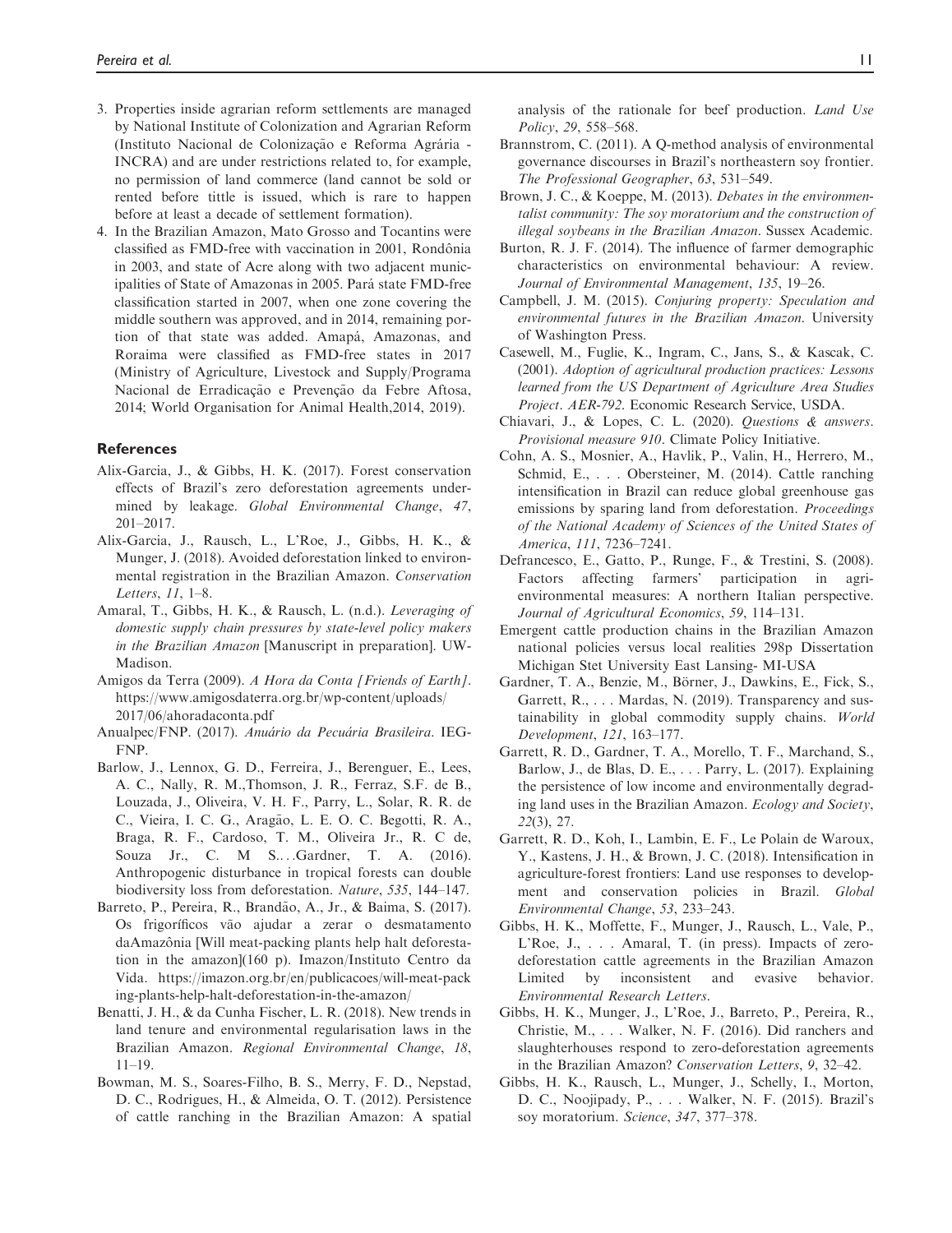- Greenpeace. (2009). Slaughtering the Amazon. Greenpeace. [https://www.greenpeace.org/usa/wp-content/uploads/](https://www.greenpeace.org/usa/wp-content/uploads/legacy/Global/usa/planet3/PDFs/slaughtering-the-amazon-part-1.pdf) [legacy/Global/usa/planet3/PDFs/slaughtering-the-amazon](https://www.greenpeace.org/usa/wp-content/uploads/legacy/Global/usa/planet3/PDFs/slaughtering-the-amazon-part-1.pdf)[part-1.pdf](https://www.greenpeace.org/usa/wp-content/uploads/legacy/Global/usa/planet3/PDFs/slaughtering-the-amazon-part-1.pdf)
- Hecht, S. B. (1993). The logic of livestock and deforestation in Amazonia. BioScience, 43, 687–695.
- Hoelle, J. (2011). Convergence on cattle: Political ecology, social group perceptions, and socioeconomic relationships in Acre, Brazil. Culture, Agriculture, Food and Environment, 33, 95–106.
- IEG/FNP. (2016, September). Análise de Mercado de Terras (Land Market Analysis). Bimonthly Report (Edição 72, 88p).
- Instituto Brasileiro de Geografia e Estatística (Brazilian Institute of Geography and Statistics)s. (2017). Censo Agropecuário [Agricultural Census].
- Kaimowitz, D., Mertens, B., Wunder, S., & Pacheco, P. (2004). Hamburger connection fuels Amazon destruction (Technical Report). Center for International Forest Research.
- Kastens, J., Brown, J. C., Coutinho, A. C., Bishop, C. R., & Esquerdo, J. C. D. M. (2017). Soy moratorium impacts on soybean and deforestation dynamics in Mato Grosso, Brazil. PLoS One, 12, e0176168. [https://doi.org/10.1371/](https://doi.org/10.1371/journal.pone.0176168) [journal.pone.0176168](https://doi.org/10.1371/journal.pone.0176168)
- Klinger, M., Richards, P. D., & Ossner, R. (2018). Cattle vaccination records question the impact of recent zerodeforestation agreements in the Amazon. Regional Environmental Change, 18, 33–46.
- Koch, N., zu Ermgassen, E., Wehkamp, J., Oliveira, F., & Schwerhoff, G. (2019). Agricultural productivity and forest conservation: Evidence from the Brazilian Amazon. American Journal of Agricultural Economics, 101, 919–940.
- Lapola, D. M., Pinho, P., Quesada, C. A., Strassburg, B. B. N., Rammig, A., Krujit, B., . . . Nobre, C. A. (2018). Limiting the high impacts of Amazon forest dieback with no-regrets science and policy action. Proceedings of the National Academy of Sciences of the United States of America, 115, 11671–11679.
- Latawiec, A. E., Strassburg, B. B. N., Silva, D., Alves-Pinto, H. N., Feltran-Barbieri, R., Castro, A., . . . Beduschi, F. (2017). Improving land management in Brazil: A perspective from producers. Agriculture, Ecosystems & Environment, 240, 276–286.
- Latawiec, A. E., Strassburg, B. B. N., Valentim, J. F., Ramos, F., & Alves-Pinto, H. N. (2014). Intensification of cattle ranching production systems: Socioeconomic and environmental synergies and risks in Brazil. Animal, 8, 1255–1263.
- Lovejoy, T. E., & Nobre, C. (2019). Amazon tipping point: Last chance for action. Science Advances, 5, eaba2949.
- L'Roe, J., Rausch, L., Munger, J., & Gibbs, H. K. (2016). Mapping properties to monitor forests: Landholder response to a large environmental registration program in the Brazilian Amazon. Land Use Policy, 57, 193–203.
- Merry, F., & Soares-Filho, B. (2017). Will intensification of beef production deliver conservation outcomes in the Brazilian Amazon? Elementa Science of the Anthropocene, 5: 24. DOI: 10.1525/elementa.224.
- Ministério da Agricultura, Pecuária e Abastecimento. (2015). Sistema de Informações Gerenciais do Serviço de Inspeção

Federal [Management Information System of the Federal Inspection Service].

- Ministério de Desenvolvimento, Indústria, e Comércio Exterior. (2014). Comex Stat.
- Ministério Público Federal. (2018, May 21). MPF cobra fiscalização em frigoríficos que não apresentaram política de controle da origem dos produtos de seus fornecedores [MPF demands inspection in slaughterhouses that did not present a policy to control the origin of their suppliers' products]. Notícias.
- Ministry of Agriculture, Livestock and Supply/Programa Nacional de Erradicação e Prevenção da Febre Aftosa. (2014). Mapas da Situação da Febre Aftosa no Brasil. Evolução geográfica do processo de implantação de zona livre de febre aftosa no Brasil.<http://www.agricultura.gov.br>
- Nogueira, E. M., Yanai, A. M., Fonseca, F. O. R., & Fearnside, P. M. (2015). Carbon stock loss from deforestation through 2013 in Brazilian Amazonia. Global Change Biology, 21, 1271–1292.
- Ondersteijn, C. J., Giesena, G., & Hurine, R. (2003). Identification of farmer characteristics and farm strategies explaining changes in environmental management and environmental and economic performance of dairy farms. Agricultural Systems, 78, 31–55.
- Pereira, R., & Barreto, P. (2008). A pecuária na Amazônia legal: Expansão da produção e mercados [Livestock in the Legal Amazon: Expansion of production and markets]. In N. Bensunsan & G. Armstrong (Eds.), O manejo da paisagem e a paisagem do manejo. Instituto Internacional de Educação do Brasil.
- Pereira, R. (2012). Emergent cattle production chains in the Brazilian Amazon: national policies versus local realities. PhD Dissertation. Michigan State University. East Lansing-Michigan-USA. Available at: https://d.lib.msu. edu/etd/1396/datastream/OBJ/view
- Pfaff, A., Robalino, J., Reis, E. J., Walker, R., Perz, S., Laurance,  $W_{1}, \ldots$  Kirby, K. (2018). Roads & SDGs, tradeoffs and synergies: Learning from Brazil's Amazon in distinguishing frontiers. Economics: The OpenAccess, Open-Assessment E-Journal, 12, 1–25.
- Rausch, L., & Gibbs, H. K. (2016). Property arrangements and soy governance in the Brazilian state of Mato Grosso: Implications for deforestation-free production. Land, 5 (2), 7; [https://doi.org/10.3390/land5020007.](https://doi.org/10.3390/land5020007)
- Reydon, B. P., Fernandes, V. B., & Telles, T. S. (2020). Land governance as a precondition for decreasing deforestation in the Brazilian Amazon. Land Use Policy, 94, 104313.
- Ribot, J. C., & Peluso, N. L. (2003). A theory of access. Rural Sociology, 68, 153–181.
- Rueda, B. L., Blake, R. W., Nicholson, C. F., Tedeschi, L. O., Pell, A. N., Fernandes, E. C. M., . . . Carneiro, J. C. (2003). Production and economic potentials of cattle in pasturebased systems of the western Amazon region of Brazil. Journal of Animal Science, 81, 2923–2937.
- Rueda, X., Velez, M. A., Moros, L., & Rodriguez, L. (2019). Beyond proximate and distal causes of land-use change: Linking individual motivations to deforestation in rural contexts. Ecology and Society, 24(1): 4.